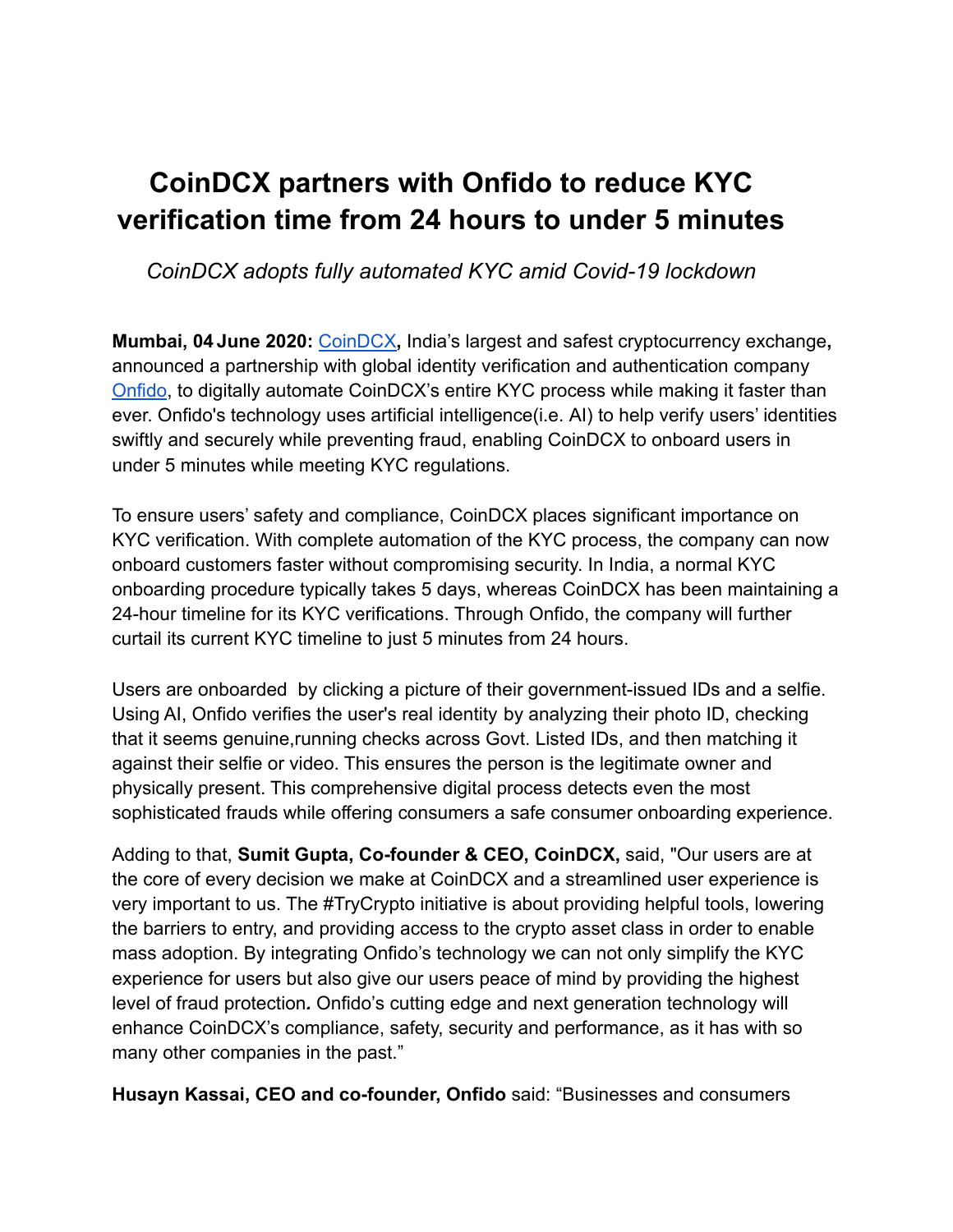should no longer have to compromise on customer experience, conversion, privacy or security. The way forward must uphold all of these, especially as the world increasingly moves online. We're proud to partner with an innovative company such as CoinDCX, helping the company streamline onboarding while meeting KYC requirements."

CoinDCX can now offer a quick, safe, and compliant onboarding to all its new customers, thus accelerating their journey towards owning their first crypto. Through this partnership, the company also aims to make financial services more accessible to the mass Indian market, while increasing security and decreasing the cost and time required in due-diligence checks.

 $\mathcal{L}_\text{max} = \mathcal{L}_\text{max} = \mathcal{L}_\text{max} = \mathcal{L}_\text{max} = \mathcal{L}_\text{max} = \mathcal{L}_\text{max} = \mathcal{L}_\text{max} = \mathcal{L}_\text{max} = \mathcal{L}_\text{max} = \mathcal{L}_\text{max} = \mathcal{L}_\text{max} = \mathcal{L}_\text{max} = \mathcal{L}_\text{max} = \mathcal{L}_\text{max} = \mathcal{L}_\text{max} = \mathcal{L}_\text{max} = \mathcal{L}_\text{max} = \mathcal{L}_\text{max} = \mathcal{$ 

## **About CoinDCX**

CoinDCX is India's largest and safest cryptocurrency exchange. Built with user experience and security in mind, CoinDCX provides instant fiat to crypto conversions with zero fees, so that users can have access to a diverse suite of financial products and services that are backed by industry-leading security processes and insurance protection.

CoinDCX aims to be the global gateway to cryptocurrencies. Its proprietary liquidity aggregation model provides its users with access to liquidity from leading global crypto exchanges. Recognised and awarded for its contribution to the Indian emerging tech space, CoinDCX is backed by investors such as Polychain Capital, Bain Capital Ventures, and HDR Group, operator of BitMEX. CoinDCX offers users an integrated suite of products, including DCXinsta, providing fiat onboarding from Indian Rupees (INR) to crypto, DCXlend, a decentralised lending service, and DCXmargin, with up to 6x leverage trades across more than 250 markets, and DCXfutures, with up to 20x leverage trades on leading digital assets futures.

For more information, visit https://coindcx.com/

## **About Onfido**

Onfido is the new standard for digital access. The company uses AI to verify any photo ID and then compares it with the person's facial biometrics. This use of AI means that businesses no longer need to compromise on customer experience, conversion, privacy or security.